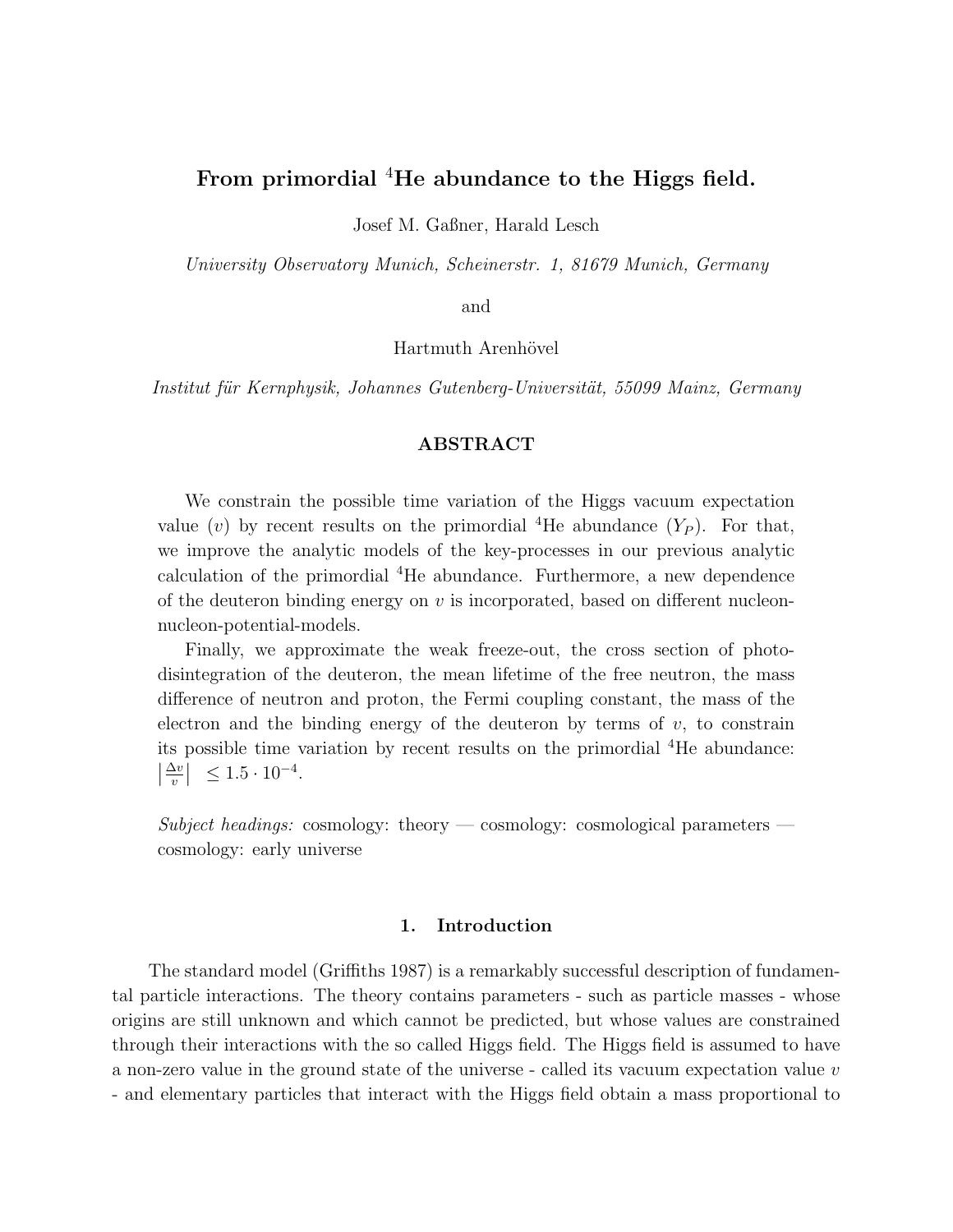this fundamental constant of nature.

Although the question whether the fundamental constants are in fact constant, has a long history of study (see Uzan  $(2003)$  for a review), comparatively less interest has been directed towards a possible variation of v (Gaßner & Lesch 2008; Chamoun et al. 2007; Landau et al. 2006; Li & Chu 2006; Yoo & Scherrer 2003; Ichikawa & Kawasaki 2002; Kujat & Scherrer 2000; Scherrer & Spergel 1993; Dixit & Sher 1988).

A macroscopic probe to determine the allowed variation range is given by the network of nuclear interactions during the Big-Bang-Nucleosynthesis (see Yao et al. (2006) for a review of the Standard Big-Bang-Nucleosynthesis Model), with its final abundance of <sup>4</sup>He. The relevant key-parameters are the freeze-out concentration of neutrons and protons, the so called deuterium bottleneck (the effective start of the primordial nucleosynthesis) and the neutron decay. Their dependencies on  $v$  and the final impact on the resulting primordial abundance of <sup>4</sup>He can be understood more clearly by an analytic approach.

Here we present a revised analytic calculation of the primordial <sup>4</sup>He abundance (Gaßner & Lesch 2008), where the analytic models of all key-processes have been improved. The opening of the deuterium bottleneck and the weak freeze-out are determined more accurate and a new dependence of the deuteron binding energy on  $v$  is incorporated, based on different nucleon-nucleon-potential-models.

The analytic approach enables us to take important issues into consideration, that have been ignored by previous works, like the v-dependence of the relevant cross sections of deuteron production and photo-disintegration. Furthermore, we take a non-equilibrium Ansatz for the freeze-out concentration of neutrons and protons and incorporate the latest results on the neutron decay and the baryon to photon ratio.

Finally, we approximate the weak freeze-out, the cross section of photo-disintegration of the deuteron, the mean lifetime of the free neutron, the mass difference of neutron and proton, the Fermi coupling constant, the mass of the electron and the binding energy of the deuteron by terms of  $v$ , to constrain its possible time variation by recent results on the primordial <sup>4</sup>He abundance (Peimbert et al. 2007; Izotov et al. 2007).

We briefly note, that constraints on the spacial variation of  $v$  required a measurement of helium abundance anisotropy or inhomogeneity versus the position in the sky and an inhomogeneous theoretical BBN model. The homogeneous formalism used throughout the paper thus assumes a spacial invariance of the Higgs vacuum expectation value.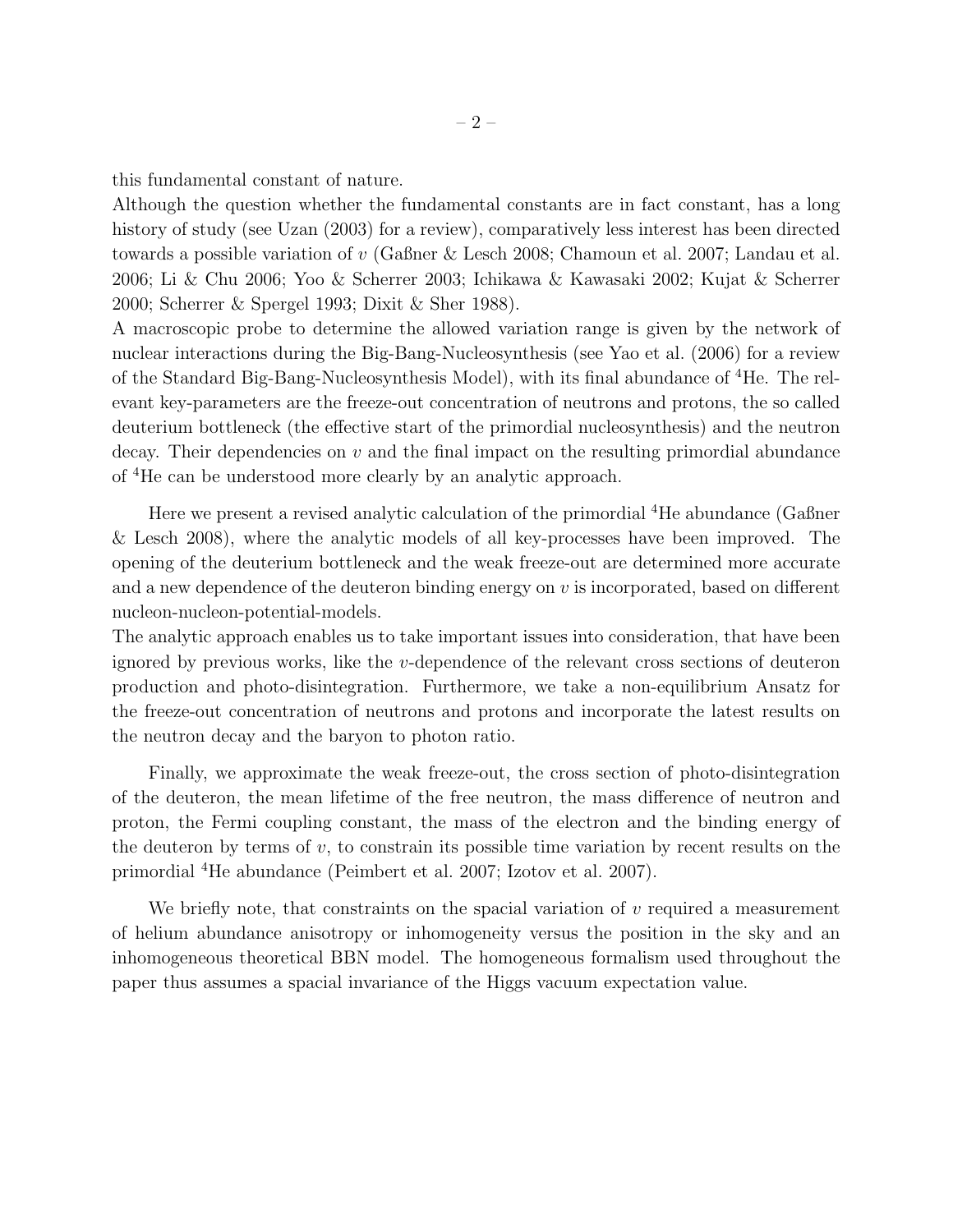### 2. Calculations

All relevant processes of SBBN took place at a very early epoch, when the energy density was dominated by radiation, leading to a time-temperature relation for a flat universe:

$$
t = \sqrt{\frac{90\hbar^3 c^5}{32\pi^3 k^4 G g_*}} \frac{1}{T^2} [s],\tag{1}
$$

where c is the velocity of light,  $k$  the Boltzmann constant,  $G$  denotes the gravitational constant and  $\hbar$  is the Planck constant divided by  $2\pi$ .  $g_*$  counts the total number of effectively massless  $(mc^2 \ll kT)$  degrees of freedom, given by  $g_* = (g_b + \frac{7}{8})$  $(\frac{7}{8}g_f)$ , in which  $g_b$  represents the bosonic and  $g_f$  the fermionic contributions at the relevant temperature.

At very high temperatures  $(T \gg 10^{10} \text{K})$ , the neutrons and protons are kept in thermal and chemical equilibrium by the weak interactions

$$
n + e^{+} \quad \rightleftarrows \quad p + \bar{\nu}_e,
$$
  
\n
$$
n + \nu_e \quad \rightleftarrows \quad p + e^{-} \quad \text{and}
$$
  
\n
$$
n \quad \rightleftarrows \quad p + e^{-} + \bar{\nu}_e,
$$

until the temperature drops to a certain level, at which the inverse reactions become inefficient. This so called "freeze-out"-temperature  $T_f$  and time  $t_f$  denote the start of the effective neutron beta decay.

In previous works, the rate of neutron to proton concentration at freeze-out was calculated, assuming chemical and thermal equilibrium:

$$
\frac{n_n}{n_p}(T_f) = e^{-\frac{Q}{kT_f}},\tag{2}
$$

where Q denotes the energy difference of neutron and proton rest masses. In fact, the deviation from equilibrium at freeze-out is already significant. Hence, we have to derive non-equilibrium concentrations, where we fall back on detailed calculations of Mukhanov (2004):

The 4-fermion-interaction  $a + b \rightarrow c + d$  can be calculated using the Fermi theory, where the differential cross section is given by

$$
\frac{d\sigma_{ab}}{d\Omega} = \frac{1}{(8\pi)^2} \frac{|M|^2}{(p_a + p_b)^2} \sqrt{\frac{(p_c \cdot p_d)^2 - m_c^2 m_d^2 c^8}{(p_a \cdot p_b)^2 - m_a^2 m_b^2 c^8}}.
$$
\n(3)

 $(p_a \cdot p_b)$  and  $(p_c \cdot p_d)$  denote the scalar products of the 4-momenta and the matrix element is given by:

$$
|M|^2 = 16(1 + 3g_A^2) G_F^2 (p_a \cdot p_b)(p_c \cdot p_d),
$$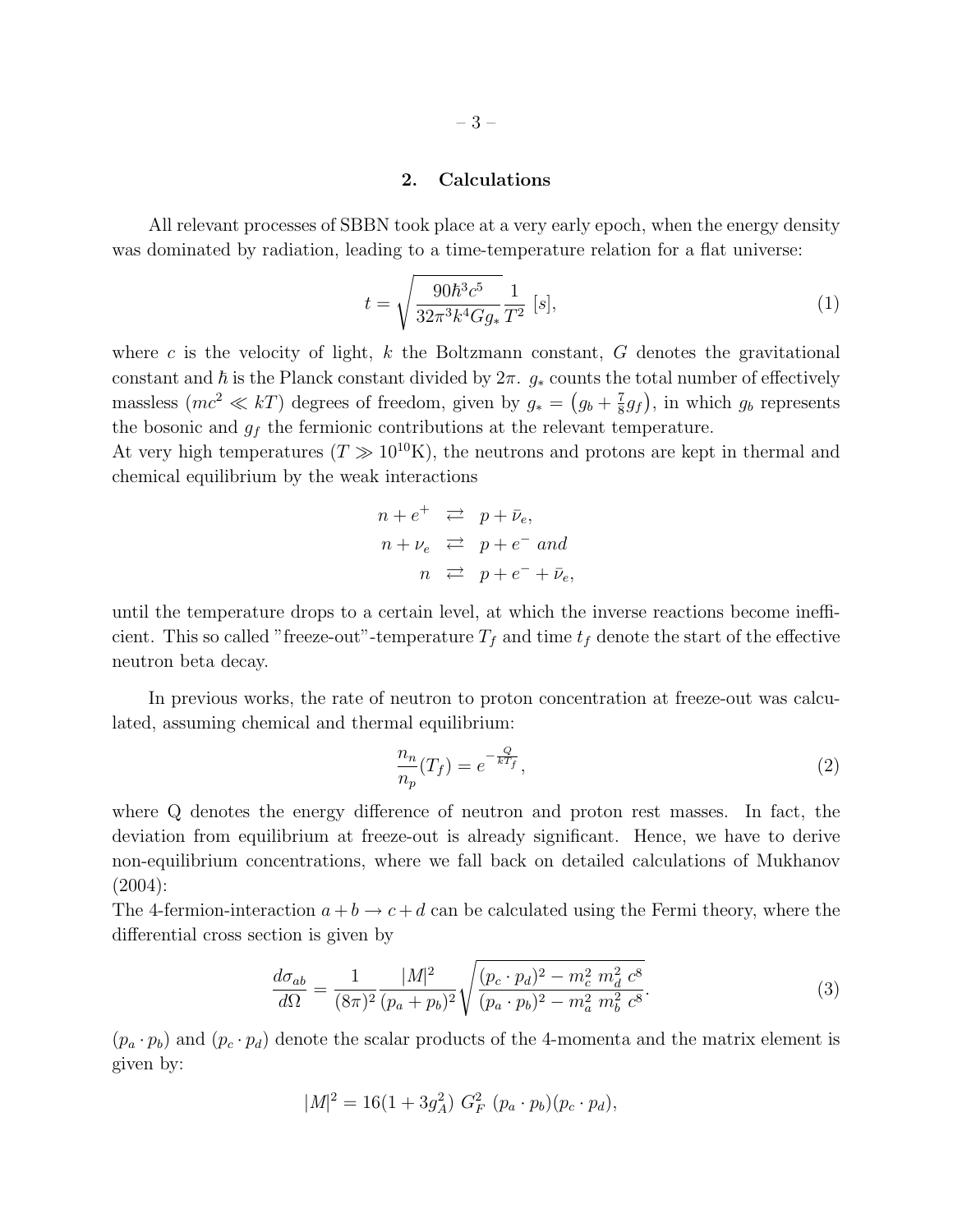where  $G_F \simeq 1.166371 \cdot 10^{-5} \left[ \frac{1}{Ge^{2}} \right]$  $\frac{1}{GeV^2}$  (Yao et al. 2006) denotes the Fermi coupling constant and  $g_A = 1.2739$  (Abele et al. 2002) the axial vector coupling constant, respectively.

First, we consider the reaction  $n+\nu_e \rightarrow p+e^-$  at the relevant temperatures around few MeV and below, where the nucleons are nonrelativistic:

$$
(p_n + p_\nu)^2 \simeq m_n^2 c^4
$$
  
\n
$$
(p_n \cdot p_\nu) = m_n c^2 \epsilon_\nu
$$
  
\n
$$
(p_p \cdot p_e) = m_p c^2 \epsilon_e
$$
  
\n
$$
\sqrt{(p_p \cdot p_e)^2 - m_p^2 m_e^2 c^8} \simeq m_p c^2 \epsilon_e \sqrt{1 - \left(\frac{m_e c^2}{\epsilon_e}\right)^2} = m_p c \epsilon_e v_e
$$

where  $m_p$ ,  $m_n$  and  $m_e$  denote the mass of the proton, neutron and electron, respectively,  $v_e$ is the velocity of the electron,  $\epsilon_{\nu}$  is the energy of the incoming neutrino and  $\epsilon_{e} \simeq \epsilon_{\nu} + Q$  is the energy of the outgoing electron. Substituting all terms into eq. (3) we obtain:

$$
\frac{d\sigma_{n\nu}}{d\Omega} = \frac{1}{(8\pi)^2} 16 (1+3g_A^2) G_F^2 \frac{m_n \epsilon_\nu m_p \epsilon_e}{m_n^2} \frac{m_p \epsilon_e \frac{v_e}{c}}{\sqrt{(m_n \epsilon_\nu)^2 - (m_n m_\nu c^2)^2}}
$$
(4)

$$
= \frac{1}{(2\pi)^2} \left(1 + 3g_A^2\right) G_F^2 \frac{m_p^2}{m_n^2} \epsilon_e^2 \frac{v_e}{c}, \tag{5}
$$

where we neglect the neutrino mass  $m_{\nu}$ . Integration leads to

$$
\sigma_{n\nu} = \frac{1 + 3g_A^2}{\pi} \ G_F^2 \ \frac{m_p^2}{m_n^2} \ \epsilon_e^2 \ \frac{v_e}{c}.
$$
\n(6)

Next, we have to consider that at temperatures  $kT > 2$   $m_e c^2$  the possible states for the electron are partially occupied by electron-positron-pairs. According to the Pauli exclusion principle, this reduces the appropriate cross section to

$$
\sigma_{n\nu}^* = \sigma_{n\nu} \frac{1}{1 + e^{-\frac{\epsilon_e}{kT}}}.\tag{7}
$$

This enables us to calculate  $\Delta N_n$ , the reduction of neutrons within time interval  $\Delta t$  in a given volume, containing  $N_n$  neutrons:

$$
\Delta N_n = -\left(\sum_{\epsilon_\nu}^{\epsilon_\nu + \Delta \epsilon_\nu} \sigma_{n\nu}^* n_{\epsilon_\nu} v_\nu \Delta g_{\epsilon_\nu}\right) N_n \Delta t.
$$
\n(8)

where

$$
n_{\epsilon_{\nu}} = \frac{1}{1 + e^{\frac{\epsilon_{\nu}}{kT_{\nu}}}}
$$
(9)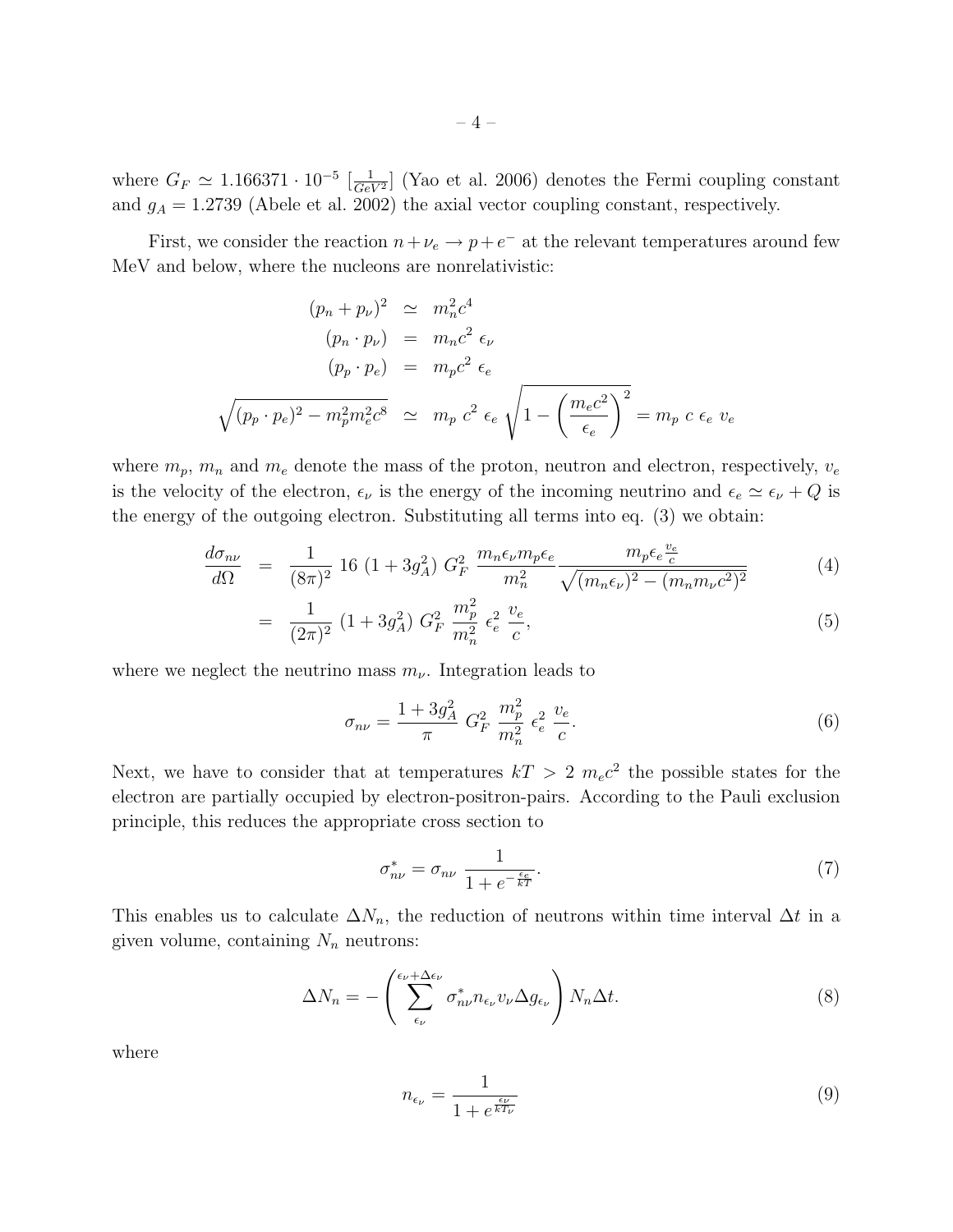denotes the neutrino occupation number  $(v_{\nu}$  and  $T_{\nu}$  are the velocity and the temperature of the neutrinos) and

$$
\Delta g_{\epsilon_{\nu}} = \frac{1}{2\pi^2} \int_{\epsilon_{\nu}}^{\epsilon_{\nu} + \Delta \epsilon_{\nu}} |p|^2 \ d|p| \simeq \frac{1}{2\pi} \ \epsilon_{\nu}^2 \ \Delta \epsilon_{\nu}
$$
 (10)

the phase volume element. Introducing the relative concentration of the neutrons

$$
X_n = \frac{n_n}{n_n + n_p} \tag{11}
$$

and assuming baryon conservation, we obtain the rate of change of the neutron concentration due to  $n\nu$ -process:

$$
\left(\frac{dX_n}{dt}\right)_{n\nu} = -\lambda_{n\nu} X_n,\tag{12}
$$

where  $\lambda_{n\nu}$  denotes the decay rate. Substituting the cross section (7) into eq. (8) we obtain:

$$
\lambda_{n\nu} = \frac{1 + 3g_A^2}{2\pi^3} G_F^2 \frac{m_p^2}{m_n^2} \mathfrak{I}(T_\nu),\tag{13}
$$

where

$$
\mathfrak{I}(T_{\nu}) = \int_0^{\infty} \epsilon_e^2 \sqrt{1 - \left(\frac{m_e c^2}{\epsilon_e}\right)^2} \frac{1}{1 + e^{-\frac{\epsilon_e}{kT}}} \frac{\epsilon_{\nu}^2}{1 + e^{\frac{\epsilon_{\nu}}{kT_{\nu}}}} d\epsilon_{\nu}.
$$
 (14)

Below the temperature  $kT \simeq 2$   $m_e c^2$ , the Pauli exclusion principle, represented by the term  $(1 + e^{-\frac{\epsilon_e}{kT}})$ , looses importance and numerically we notice a deviation of 1 % only, when we set this term to 1. Expanding the square root  $(m_ec^2/\epsilon_e \ll 1)$  keeping only first two terms and introducing the integration variable  $x = \frac{\epsilon_{\nu}}{kT}$  $\frac{\epsilon_{\nu}}{kT_{\nu}}$  we derive:

$$
\Im(T_{\nu}) = (kT_{\nu})^5 \int_0^{\infty} x^2 \frac{\left(x + \frac{Q}{kT_{\nu}}\right)^2 - \frac{1}{2} \left(\frac{m_e c^2}{kT_{\nu}}\right)^2}{1 + e^x} dx \tag{15}
$$

$$
= Q^{5} \left(\frac{kT_{\nu}}{Q}\right)^{3} \left[\frac{45 \zeta(5)}{2} \left(\frac{kT_{\nu}}{Q}\right)^{2} + \frac{7\pi^{4}}{60} \left(\frac{kT_{\nu}}{Q}\right) + \frac{3 \zeta(3)}{2} \left(1 - \frac{m_{e}^{2}c^{4}}{2 Q^{2}}\right)\right] (16)
$$

$$
\simeq Q^5 \frac{45 \zeta(5)}{2} \left(\frac{kT_{\nu}}{Q}\right)^3 \left(\frac{kT_{\nu}}{Q} + 0.25\right)^2,\tag{17}
$$

where  $\zeta$  is the Riemann zeta function. In the last step, we completed the square approximately. Finally we convert  $\lambda_{n\nu}$  from MeV to  $\frac{1}{s}$  and derive

$$
\lambda_{n\nu} \simeq \frac{1 + 3g_A^2}{1.75 \cdot 10^{-21}} G_F^2 \frac{m_p^2}{m_n^2} Q^5 \left(\frac{kT_\nu}{Q}\right)^3 \left(\frac{kT_\nu}{Q} + 0.25\right)^2 \left[\frac{1}{s}\right].
$$
 (18)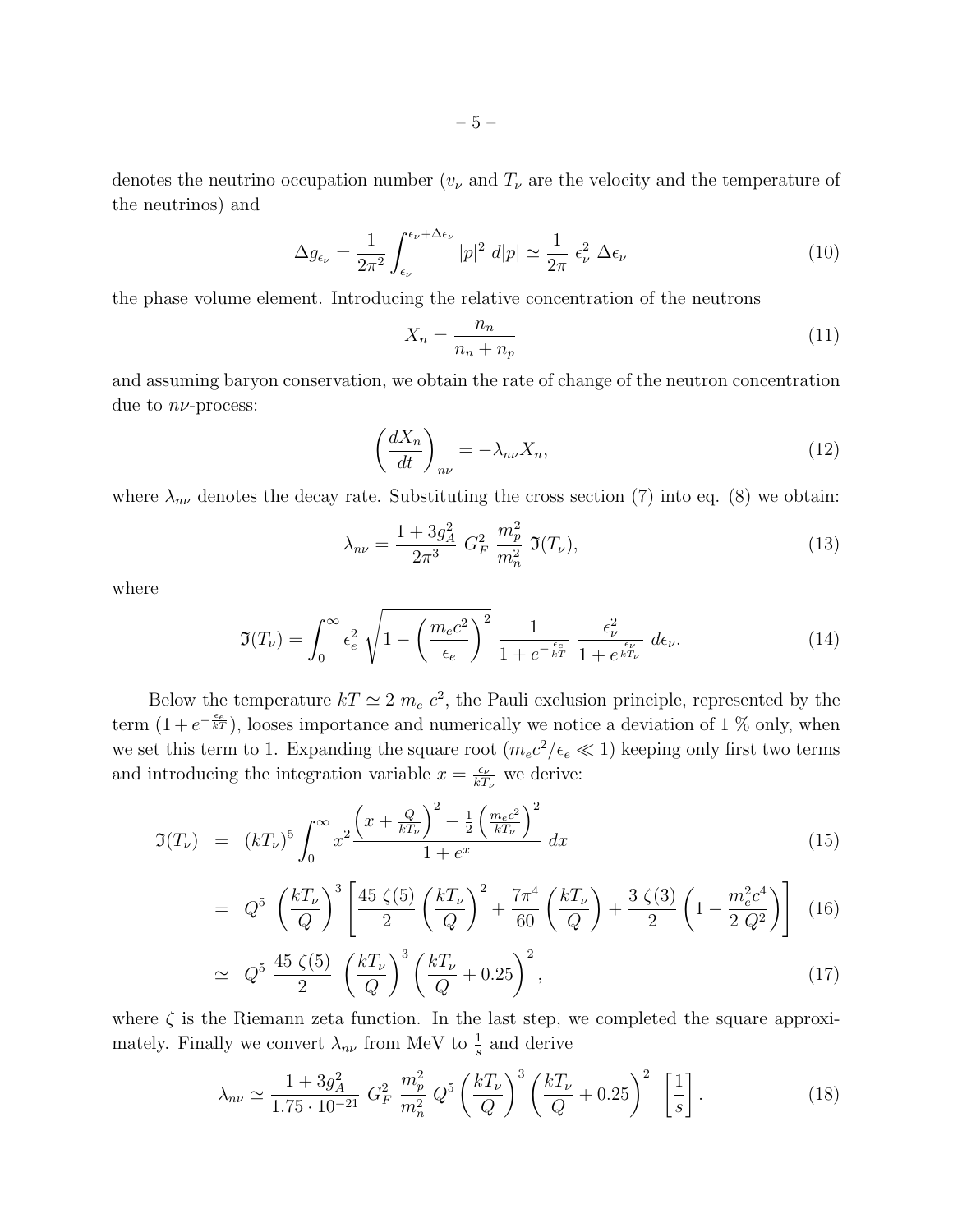Similarly, we find the decay rate of the reaction  $n + e^+ \to p + \bar{\nu}$  (we interchange  $\epsilon_{\nu}$  with  $\epsilon_{e}$ and  $m_e$  with  $m_\nu = 0$ ):

$$
\lambda_{ne} = \frac{1 + 3g_A^2}{2\pi^3} G_F^2 \frac{m_p^2}{m_n^2} \int_{m_e c^2}^{\infty} \epsilon_\nu^2 \frac{\epsilon_e^2}{1 + e^{\frac{\epsilon_e}{kT}}} d\epsilon_e \tag{19}
$$

Assuming  $T_{\nu} = T$ , the rates of the inverse reactions are related to the rate of the direct reactions as

$$
\lambda_{pe} = e^{-\frac{Q}{kT}} \lambda_{n\nu} \tag{20}
$$

$$
\lambda_{p\nu} = e^{-\frac{Q}{kT}} \lambda_{ne}.
$$
\n(21)

Hence, we can write the following balance equation for  $X_n$ :

$$
\frac{dX_n}{dt} = -(\lambda_{n\nu} + \lambda_{n e})X_n + (\lambda_{p e} + \lambda_{p\nu})(1 - X_n)
$$
  

$$
= -(\lambda_{n\nu} + \lambda_{n e})(1 + e^{-\frac{Q}{kT}})(X_n - X_n^{eq})
$$
(22)

with the equilibrium neutron concentration

$$
X_n^{eq} = \frac{1}{1 + e^{\frac{Q}{kT}}}.\t(23)
$$

To solve this linear differential equation (22), we take the initial condition  $X_n(t=0) = X_n^{eq}$ and obtain:

$$
X_n(t) = X_n^{eq}(t) - \int_0^t \exp\left(-\int_{\tilde{t}}^t (\lambda_{n\nu}(y) + \lambda_{n\epsilon}(y))(1 + e^{-\frac{Q}{kT}})dy\right) \dot{X}_n^{eq}(\tilde{t}) d\tilde{t},\tag{24}
$$

where dot denotes the derivative with respect to time. Using the auxiliary function  $F(t)$ 

$$
F(t) = \int_0^t (\lambda_{n\nu}(t) + \lambda_{n e}(t)) (1 + e^{-\frac{Q}{kT}}) dt,
$$
\n(25)

we express the integral in (24) in the form

$$
\int_0^t e^{-F(t)+F(\tilde{t})} \dot{X}_n^{eq}(\tilde{t}) d\tilde{t}
$$
\n(26)

and expand in the small parameter  $(t-\tilde{t})$ , since the integral is dominated by the contribution of  $\tilde{t} \simeq t$  if  $F(t)$  is a quickly growing function of t:

$$
X_n(t) = X_n^{eq}(t) - \int_0^t \left[ \dot{X}_n^{eq}(t) + \ddot{X}_n^{eq}(t) (\tilde{t} - t) + \dots \right] e^{-\dot{F}(t-\tilde{t})} \left( 1 + \frac{1}{2} \ddot{F}(t) (\tilde{t} - t)^2 + \dots \right) dt (27)
$$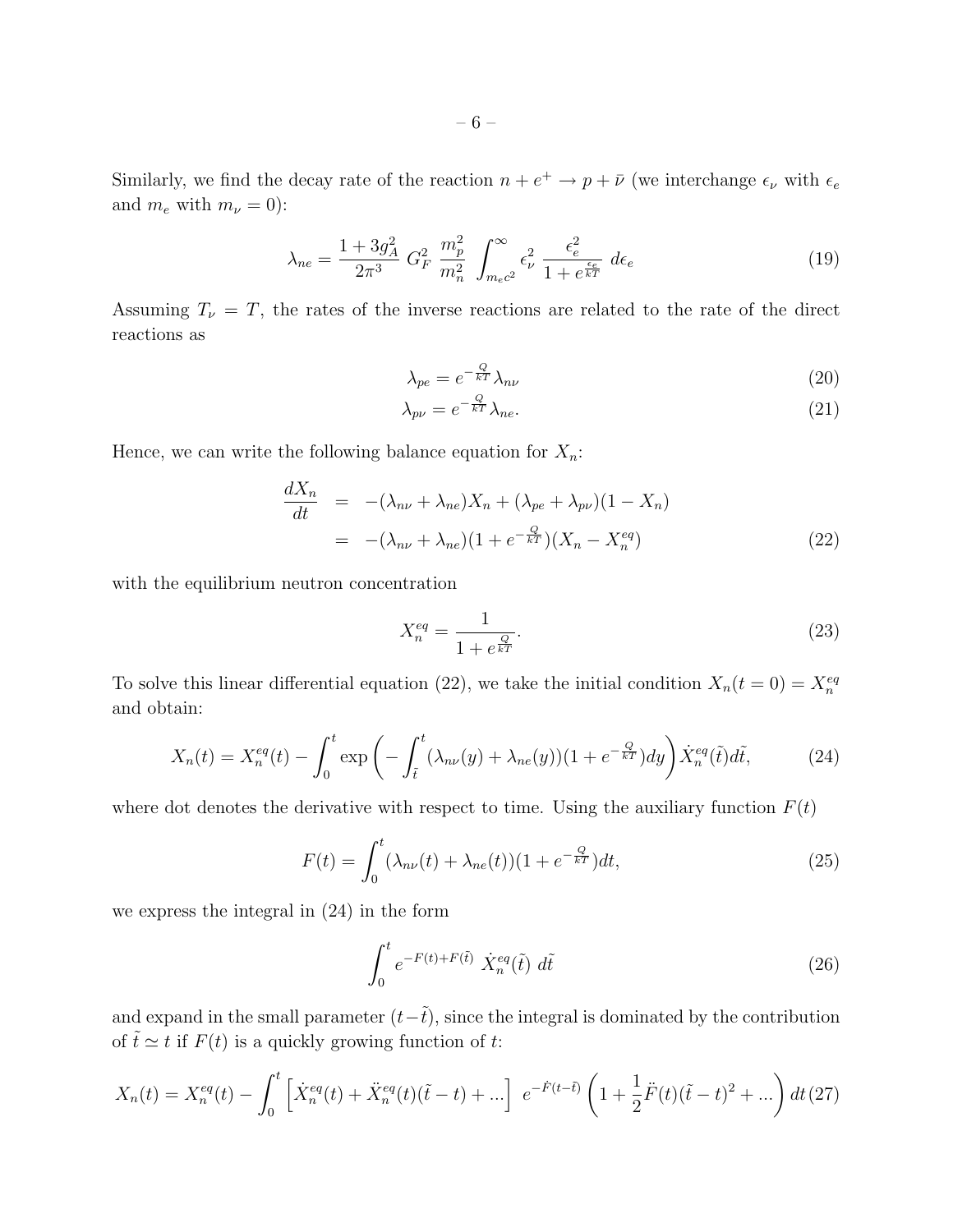We integrate term by term using

$$
\int_0^t e^{-A(t-\tilde{t})}(t-\tilde{t})^n d\tilde{t} \simeq A^{-n-1} n!,
$$
\n(28)

where we neglect exponentially small terms of order  $e^{-At}$ , deriving:

$$
X_n(t) = X_n^{eq}(t) \left( 1 - \frac{1}{(\lambda_{n\nu} + \lambda_{n e})(1 + e^{-\frac{Q}{kT}})} \frac{\dot{X}_n^{eq}(t)}{X_n^{eq}(t)} + \ldots \right).
$$
 (29)

Later, when the temperature has dropped significantly,  $X_n^{eq}$  goes to zero and the integral in eq. (24) approches the finite limit. As a result, the neutron concentration freezes-out at  $X_n(t \to \infty)$ . Effectively, this freeze-out occurs, when the deviation from equilibrium becomes significant, hence when

$$
\frac{\dot{X}_n^{eq}}{X_n^{eq}} \simeq (\lambda_{n\nu} + \lambda_{ne})(1 + e^{-\frac{Q}{kT}}). \tag{30}
$$

Assuming this happens before  $e^{\pm}$ -annihilation and after kT has dropped below Q, we set  $\lambda_{n\nu} + \lambda_{n e} \simeq 2\lambda_{n\nu}$  and neglect the term exp( $-Q/kT$ ). Substituting all terms and taking the time-temperatur-relation (1) into account, we finally obtain an equation for the freeze-outtemperature  $T_f$ :

$$
\sqrt{\frac{Gg_*(T_f)}{\hbar^3 c^5}} 3.7 \cdot 10^{-35} = (1 + 3g_A^2) G_F^2 Q^3 \left(\frac{kT_f}{Q}\right)^2 \left(\frac{kT_f}{Q} + 0.25\right)^2.
$$
 (31)

The quadratic term  $\frac{kT_f}{Q}$  leads to

$$
T_f \simeq 1.16 \cdot 10^6 \frac{Q}{k} \left[ -\frac{1}{8} + \sqrt{\frac{1}{64} + \sqrt{\frac{3.7 \cdot 10^{-35}}{(1 + 3g_A^2) G_F^2 Q^3} \left( \frac{Gg_*(T_f)}{\hbar^3 c^5} \right)^{1/4}} \right] [K]. \tag{32}
$$

At  $T_f$  the effectively massless species in the cosmic plasma are neutrinos (left-handed only), antineutrinos (right-handed only), electrons, positrons and photons. For the case of three neutrino families  $(N_{\nu} = 3)$ , we obtain  $g_*(T_f) = (2 + \frac{7}{8}(4 + 2N_{\nu}) = 10.75$ .

To calculate the relevant neutron concentration at  $T_f$ , we go back to eq. (24). Since  $X_n^{eq} \to 0$ as  $T \to 0$  we have to calculate the integral term in eq. (24) in the limit  $t \to \infty$ . The main contribution to the integral comes at temperature above the restmass of the electron, where again  $\lambda_{n\nu} + \lambda_{n e} \simeq 2 \lambda_{n\nu}$  ( $\lambda_{n\nu}$  given by eq. (18)). Furthermore, we use eq. (1) to change the integration variable from  $dt$  to  $dT$ :

$$
X_n(T_f) = \int_0^\infty \frac{Q \exp\left[-2.68 \cdot 10^{34} \sqrt{\frac{\hbar^3 c^5}{G g_*(T_f)}} (1 + 3 g_A^2) G_F^2 \int_0^T (x + \frac{Q}{4})^2 (1 + e^{-\frac{Q}{x}}) dx\right]}{2 T^2 \left(1 + \cosh \frac{Q}{T}\right)} dT,
$$
(33)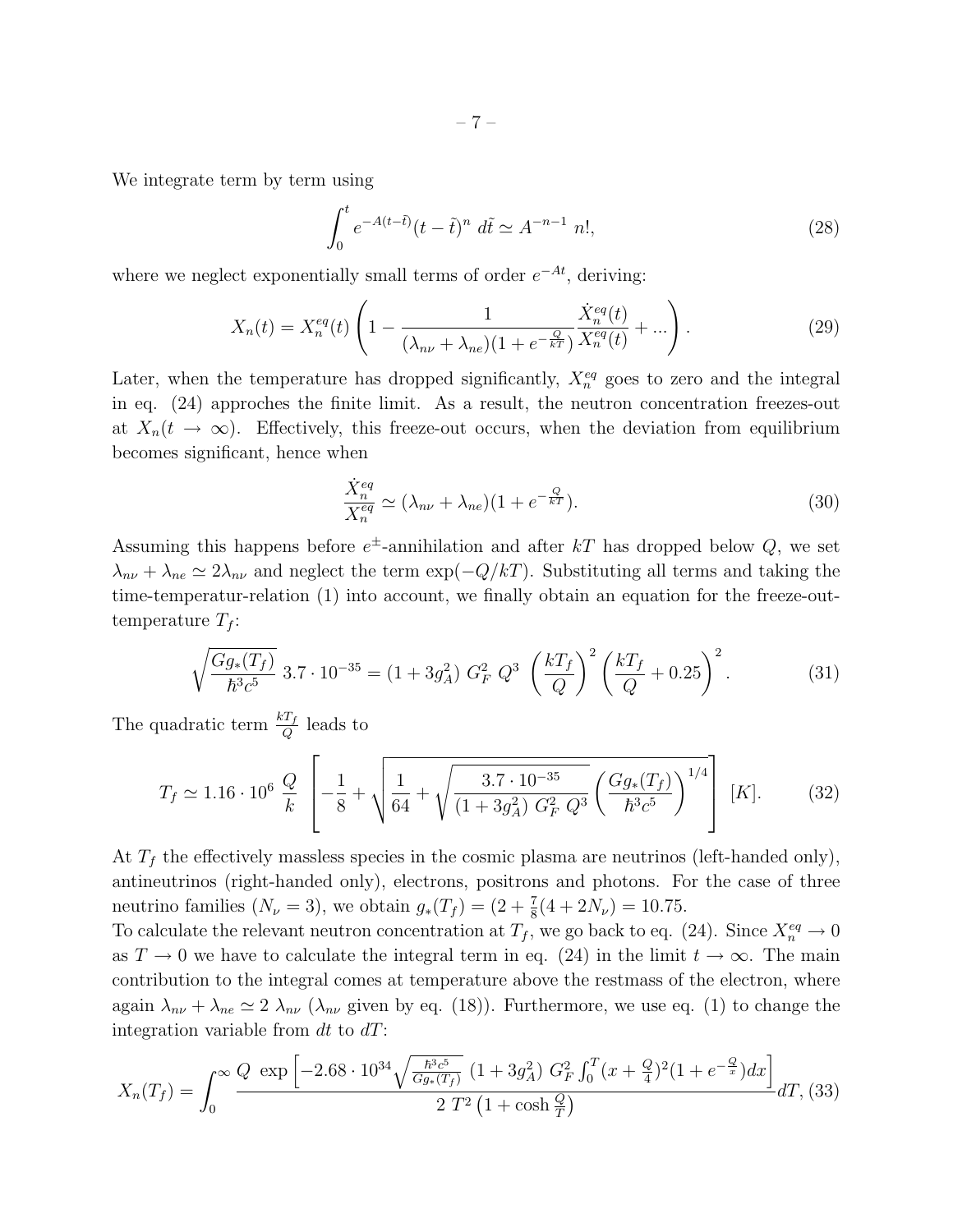with  $Q$  and  $T$  in units of MeV. For later purposes, we finally state the neutron to proton ratio at freeze-out:

$$
\frac{n_n}{n_p}(T_f) = \frac{1}{\frac{1}{X_n(T_f)} - 1} \tag{34}
$$

In comparison, the equilibrium rate eq.  $(2)$  is 14 % higher, thus as mentioned before, the deviation is significant, which justifies the effort.

From now on the loss of free neutrons via  $n \to p + e^- + \bar{\nu}_e$ , with a mean lifetime (Serebrov et al. 2005)  $\tau_n = 878.5$  s, can no longer be refurbished. Thus, whereas the neutron density decreases as  $n_n(t) = n_n(t_f) \cdot e^{-\frac{t-t_f}{\tau_n}}$ , the proton density increases as  $n_p(t) = n_p(t_f) + (n_n(t_f)$  $n_n(t)$  and we obtain

$$
\frac{n_p}{n_n}(t) = \frac{e^{\frac{t-t_f}{\tau_n}}}{X_n(T_f)} - 1.
$$
\n(35)

At the relevant densities in the early universe, fusion reactions can only proceed efficiently through sequences of two-body-collisions and the starting product of this collisions is the shallow bound deuteron  $(B_d \simeq 2.225 \text{ MeV})$ , which is highly affected by photodisintegration. The start of nucleosynthesis,  $t_N$ , is therefore usually referred to as the "deuterium bottleneck".

Once the deuteron production dominates the photo-disintegration and the expansion of the universe, our calculation in some sense "only produces deuteron", disregarding that deuteron is also destroyed by the fusion of light elements. In fact, we do not consider the detailed fusion reactions with its intermediate products that finally lead to <sup>4</sup>He. We are interested in the point  $t_N$ , when we can assume neutron conservation, because enough neutrons have reached stable states inside light nuclei (no matter whether inside deuterons or further fusion products of deuteron). Hence, we obtain  $t_N$  assuming two boundary conditions: First, the deuteron production must dominate the photo-disintegration and the expansion of the universe. Second, to justify neutron conservation, the deuteron density must exceed the density of free neutrons. In fact, it turns out, that we can reproduce the numerical as well as the observation based results on  $Y_P$ , assuming neutron conservation when 52 – 66 % of the neutrons have reached stable states.

The interval between  $t_f$  and  $t_N$  is a substantial fraction of the neutron lifetime and therefore plays an essential role for the outcome of the primordial helium production. Thus, we have to calculate the rates of deuteron production  $\Gamma_{(np\to d\gamma)}$ , deuteron photo-disintegration  $\Gamma_{(\gamma d\to np)}$ and the rate of deuteron reduction by the expansion of the universe  $\Gamma_{expansion}$ , to determine  $t_N$  respectively  $T_N$ , when

$$
\Gamma_{(np \to d\gamma)} > \Gamma_{(\gamma d \to np)} + \Gamma_{expansion}.
$$
\n(36)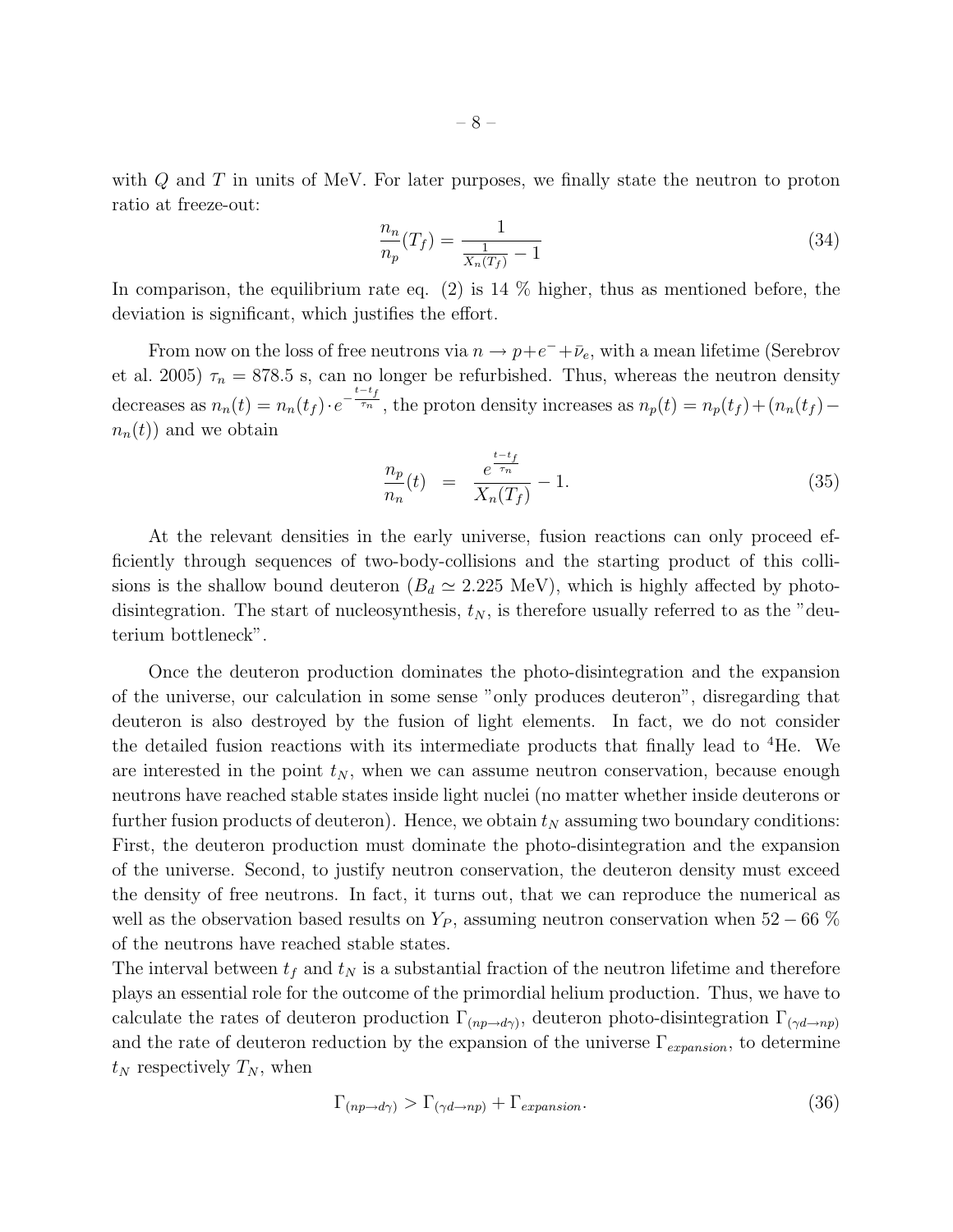The rates for production and photo-disintegration of deuteron are given by the product of the relevant number densities, velocities and cross sections, whereas the expansion rate of a radiation-dominated, flat universe is given by  $\frac{1}{2t}$  with t from eq. (1), leading to:

$$
n_n \frac{\eta n_\gamma}{1 + \frac{n_n}{n_p}} \sqrt{\frac{8kT}{\pi m_N}} \sigma_{(np \to d\gamma)} > n_d n_\gamma^* c \sigma_{(\gamma d \to np)} + \frac{n_d}{2 t}, \qquad (37)
$$

where  $\sigma_{(\gamma d \to np)}$  denotes the cross section of deuteron photo-disintegration,  $\sigma_{(np\to d\gamma)}$  the cross section of deuteron production,  $m_N$  is the nucleon mass,  $\eta \simeq 6.226 \cdot 10^{-10}$  is the baryon to photon ratio based on WMAP (Komatsu et al. 2008) and Steigman (2008),  $n_d$  and  $n_\gamma$  denote the number densities of deuterons and photons, respectively, and  $n^*_{\gamma}$  the number density of photons which supply enough energy to disintegrate the deuteron and do not loose this energy in much more likely Compton scattering on electrons.

The number density of photons at a certain temperature T is given by

$$
n_{\gamma} = \frac{8\pi}{(hc)^3} \int_0^{\infty} \frac{E_{\gamma}^2}{e^{\frac{E_{\gamma}}{kT}} - 1} dE_{\gamma} = 16\pi \zeta(3) \left(\frac{k}{hc}\right)^3, \tag{38}
$$

where  $\zeta$  is the Riemann zeta function. The number density of these photons supplying a minimum energy  $E_{\gamma} > B_d \gg kT$  is

$$
n_{(\gamma>B_d)} = \frac{8\pi}{(hc)^3} \int_{B_d}^{\infty} E_\gamma^2 e^{-\frac{E_\gamma}{kT}} dE_\gamma = 8\pi \left(\frac{k}{hc}\right)^3 \left[ \left(\frac{B_d}{kT} + 1\right)^2 + 1 \right] e^{-\frac{B_d}{kT}},\tag{39}
$$

but most of them will loose energy in Compton scattering on electrons, leading to

$$
n_{\gamma}^* = n_{(\gamma > B_d)} \frac{n_d \sigma_{(\gamma d \to np)}}{n_p \sigma_{(\gamma e \to e \gamma)}},\tag{40}
$$

where  $\sigma_{(\gamma e \to e\gamma)}$  denotes the Klein-Nishina cross section (Rybicki & Lightman 1979) for Compton scattering on electrons:

$$
\sigma_{(\gamma e \to e\gamma)} = \frac{1}{8\pi} \left(\frac{e^2}{\epsilon_0 m_e c^2}\right)^2 \left[\frac{1+\beta}{\beta^2} \left(\frac{2(1+\beta)}{1+2\beta} - \frac{\ln(1+2\beta)}{\beta}\right) + \frac{\ln(1+2\beta)}{2\beta} - \frac{1+3\beta}{(1+2\beta)^2}\right] (41)
$$

where

$$
\beta = \frac{\langle E_{\gamma} \rangle}{m_e c^2},\tag{42}
$$

and the mean incident photon energy  $\langle E_{\gamma} \rangle$  is given by

$$
\langle E_{\gamma} \rangle = \frac{1}{n_{(\gamma > B_d)}} \frac{8\pi}{(hc)^3} \int_{B_d}^{\infty} E_{\gamma}^3 e^{-\frac{E_{\gamma}}{kT}} dE_{\gamma} = kT \left[ \frac{\left(\frac{B_d}{kT}\right)^3}{\left(\frac{B_d}{kT} + 1\right)^2 + 1} + 3 \right] \simeq B_d + kT. \tag{43}
$$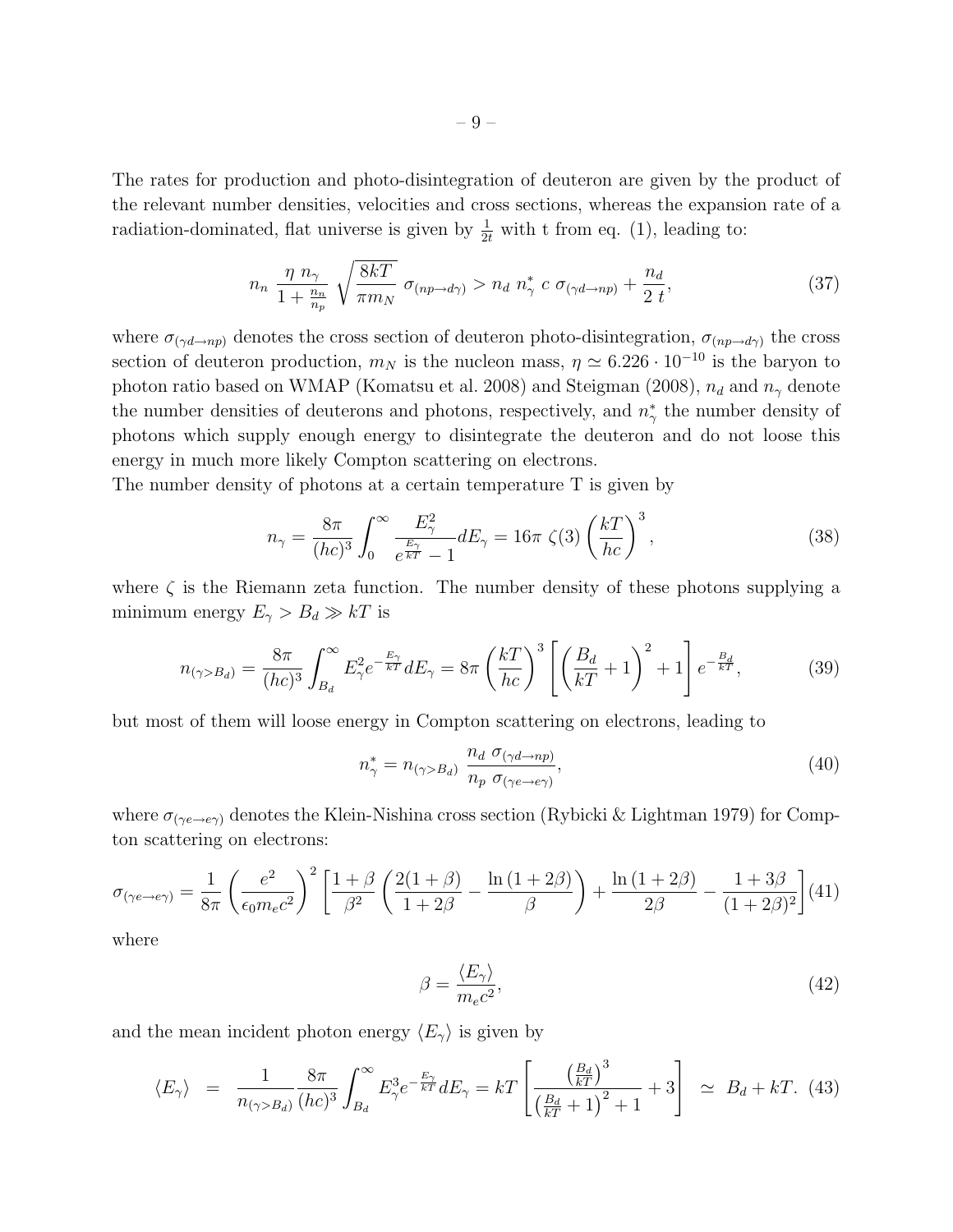The interaction cross section of deuteron photo-disintegration can be well approximated by (Bethe & Longmire 1950):

$$
\sigma_{BL} = E1 + M1 \tag{44}
$$

where we express the electric dipole contribution

$$
E1 = \frac{2}{3} \frac{e^2 \hbar \sqrt{B_d} (E_{\gamma} - B_d)^{\frac{3}{2}}}{c \epsilon_0 m_N E_{\gamma}^3 (1 - \frac{r_t}{\hbar} \sqrt{m_N B_d})}
$$
(45)

and the magnetic dipole contribution

$$
M1 = \frac{e^2 \hbar (\mu_p - \mu_n)^2}{6 \epsilon_0 m_N^2 c^3} \sqrt{\frac{B_d}{E_\gamma} - \left(\frac{B_d}{E_\gamma}\right)^2} \frac{\left(1 - \sqrt{m_N B_d} \frac{a_s}{\hbar} + a_s (r_s + r_t) \frac{m_N B_d}{4\hbar^2} - a_s (r_s - r_t) \frac{m_N (E_\gamma - B_d)}{4\hbar^2}\right)^2}{(1 + a_s^2 \frac{m_N (E_\gamma - B_d)}{\hbar^2})(1 - \frac{r_t}{\hbar} \sqrt{m_N B_d})} (46)
$$

in terms of  $B_d$  and  $E_\gamma$ .  $\epsilon_0$  denotes the electric constant,  $a_s$  and  $a_t$  singlet and triplet scattering length,  $r_s$  and  $r_t$  singlet and triplet effective range,  $\mu_p$  and  $\mu_n$  the magnetic moment of proton and neutron, respectively.

With this dependence of  $\sigma_{BL}$  on a certain incident photon energy  $E_{\gamma}$ , we derive  $\sigma_{(\gamma d \to np)}$  as the mean cross section of photo-disintegration per high-energetic photon  $(E_{\gamma} > B_d)$ :

$$
\sigma_{(\gamma d \to np)} = \frac{1}{n_{(\gamma > B_d)}} \frac{8\pi}{(hc)^3} \int_{B_d}^{\infty} E_\gamma^2 e^{-\frac{E_\gamma}{kT}} \sigma_{BL}(E_\gamma) dE_\gamma.
$$
 (47)

We go back to eq. (37) and divide by  $\Gamma_{(\gamma d \to np)}$ , in order to receive two terms, that we analyse separately:

$$
\frac{\Gamma_{(np \to d\gamma)}}{\Gamma_{(\gamma d \to np)}} = 1 + \frac{\Gamma_{expansion}}{\Gamma_{(\gamma d \to np)}}.
$$
\n(48)

We start with

$$
\frac{\Gamma_{(np \to d\gamma)}}{\Gamma_{(\gamma d \to np)}} = \frac{n_n \eta \sqrt{\frac{8kT}{\pi m_N}} \sigma_{(np \to d\gamma)}}{n_d \left(1 + \frac{n_n}{n_p}\right) \frac{n_{\gamma}^*}{n_{\gamma}} c \sigma_{(\gamma d \to np)}}
$$
(49)

$$
= \frac{3.84 \ \eta \ \sqrt{\frac{kT}{m_N c^2}} \ e^{\frac{B_d}{kT}} \ \frac{n_p}{n_d} \ \frac{\sigma_{(\gamma e \to e\gamma)}}{\sigma_{(\gamma d \to np)}}}{\left(1 + \frac{n_n}{n_p}\right) \left[\left(\frac{B_d}{kT} + 1\right)^2 + 1\right]} \ \frac{\sigma_{(np \to d\gamma)}}{\sigma_{(\gamma d \to np)}} \tag{50}
$$

where  $\sigma_{(np\rightarrow d\gamma)}$  is related to  $\sigma_{(\gamma d\rightarrow np)}$  by the detailed balance

$$
\frac{\sigma_{(np \to d\gamma)}}{\sigma_{(\gamma d \to np)}} \simeq \frac{3 \langle E_\gamma \rangle^2}{2m_N c^2 (\langle E_\gamma \rangle - B_d)},\tag{51}
$$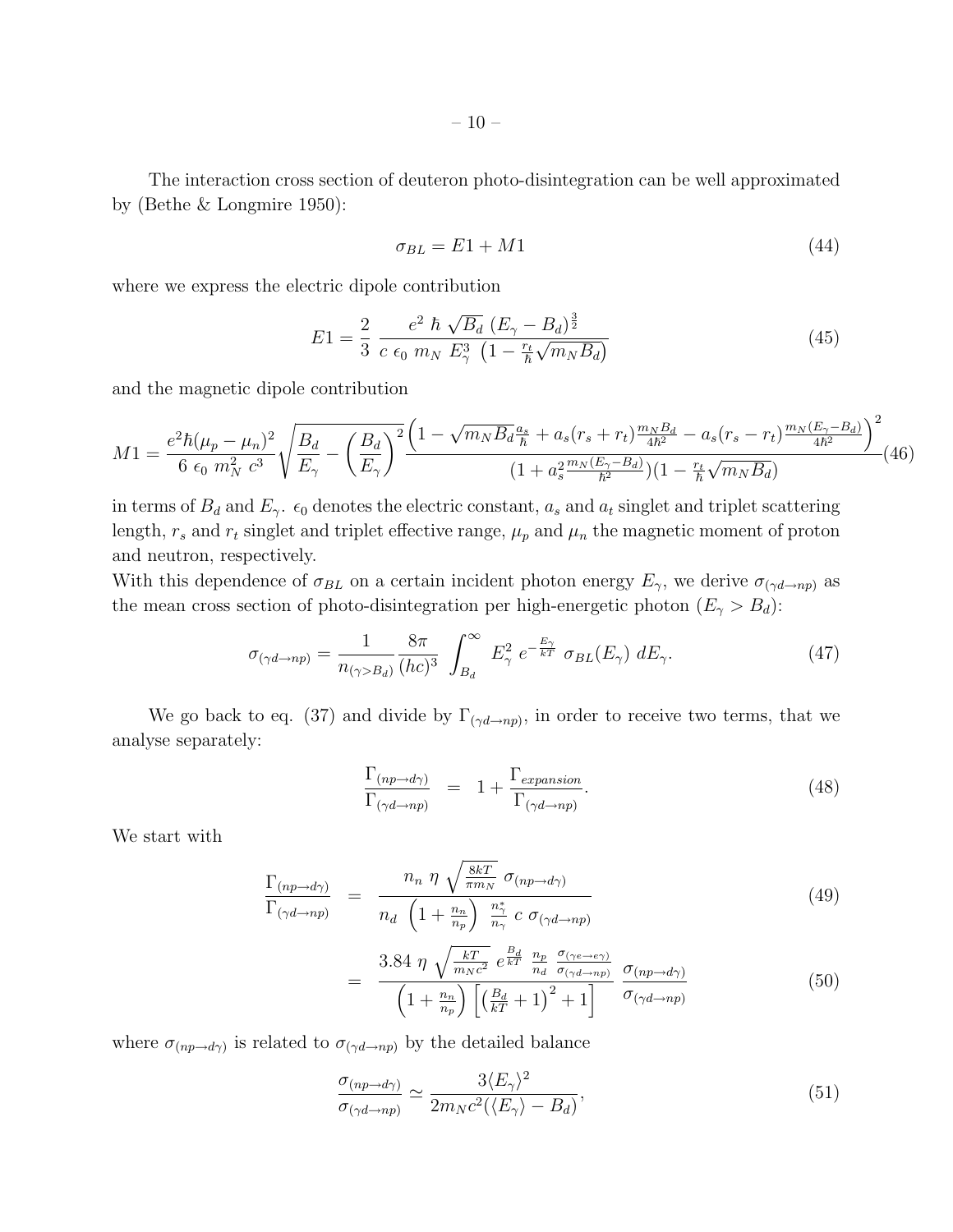and  $\langle E_{\gamma} \rangle$  is given by eq. (43), leading to

$$
\frac{\Gamma_{(np \to d\gamma)}}{\Gamma_{(\gamma d \to np)}} = \frac{5.755 \ \eta}{1 + \frac{n_n}{n_p}} \left(\frac{kT}{m_N c^2}\right)^{\frac{3}{2}} e^{\frac{B_d}{kT}} \ \frac{\sigma_{(\gamma e \to e\gamma)}}{\sigma_{(\gamma d \to np)}} \ \left(\frac{n_n}{n_d}\right)^2 \frac{n_p}{n_n}.\tag{52}
$$

Next, we analyse the term on the right hand side of eq. (48):

$$
\frac{\Gamma_{expansion}}{\Gamma_{(\gamma d \to np)}} = \frac{\frac{n_d}{2 t}}{n_d n_{\gamma}^* c \sigma_{(\gamma d \to np)}}
$$
(53)

$$
= 1.040 \sqrt{\frac{Gg_*(T_N)h^3}{c}} \frac{kT e^{\frac{B_d}{kT}}}{(B_d + kT)^2} \frac{\sigma_{(\gamma e \to e\gamma)}}{\sigma_{(\gamma d \to np)}^2} \frac{n_p}{n_n} \frac{n_n}{n_d}.
$$
 (54)

Both analysed terms depend on T exponentially, but at  $T = T_N$ , when term(52) reaches unity, term(54) is still of order  $10^{-2}$  and therefore negligible. In other words, the expansion rate of the universe is still dominated by the rate of deuteron photo-disintegration, when the primordial nucleosynthesis starts. Of course, the expansion of the universe is the motivation force to open the deuterium bottleneck, but its major influence is the reddening of the radiation, which enables the deuteron production to win the upper hand over photodisintegration. This simplifies our task drastically and we obtain the following equation for  $T_N$ , respectively  $t_N$ :

$$
\frac{5.755 \ \eta}{1 + \frac{n_n}{n_p}(T_N)} \left(\frac{kT_N}{m_N c^2}\right)^{\frac{3}{2}} e^{\frac{B_d}{kT_N}} \ \frac{\sigma_{(\gamma e \to e\gamma)}}{\sigma_{(\gamma d \to np)}}(T_N) \ \left(\frac{n_n}{n_d}(T_N)\right)^2 \frac{n_p}{n_n}(T_N) = 1 \tag{55}
$$

and finally the corresponding neutron to proton ratio:

$$
\frac{n_p}{n_n}(T_N) = \frac{1}{X_n(T_f)} \exp\left[\frac{1}{\tau_n} \sqrt{\frac{90\hbar^3 c^5}{32\pi^3 k^4 G}} \left(\frac{1}{\sqrt{g_*(T_N)}T_N^2} - \frac{1}{\sqrt{g_*(T_f)}T_f^2}\right)\right] - 1\tag{56}
$$

where  $X_n$  is given by eq. (33).

The neutrinos have decoupled from equilibrium at about one MeV and thus before the annihilation of electron positron pairs. Therefore the entropy due to this annihilation is transferred exclusively to the photons, i.e.  $g_*(T_N) = 2 + \frac{7}{8} 2 N_\nu \left(\frac{4}{11}\right)^{\frac{4}{3}}$ .

Assuming neutron conservation after  $t_N$ , we finally calculate  $Y_P$ , the primordial <sup>4</sup>He abundance by weight. Since <sup>4</sup>He is not further transformed into heavier nuclei, because elements with nucleon mass number  $A=5$  and  $A=8$  are insufficiently stable to function successfully as intermediate products for nucleosynthesis at the available densities, we derive:

$$
Y_P = \frac{\frac{1}{2}n_n m_{He}}{\frac{1}{2}n_n m_{He} + (n_p - n_n)m_p} = \frac{1}{1 + 2\frac{m_p}{m_{He}}\left(\frac{n_p}{n_n}(T_N) - 1\right)}
$$
(57)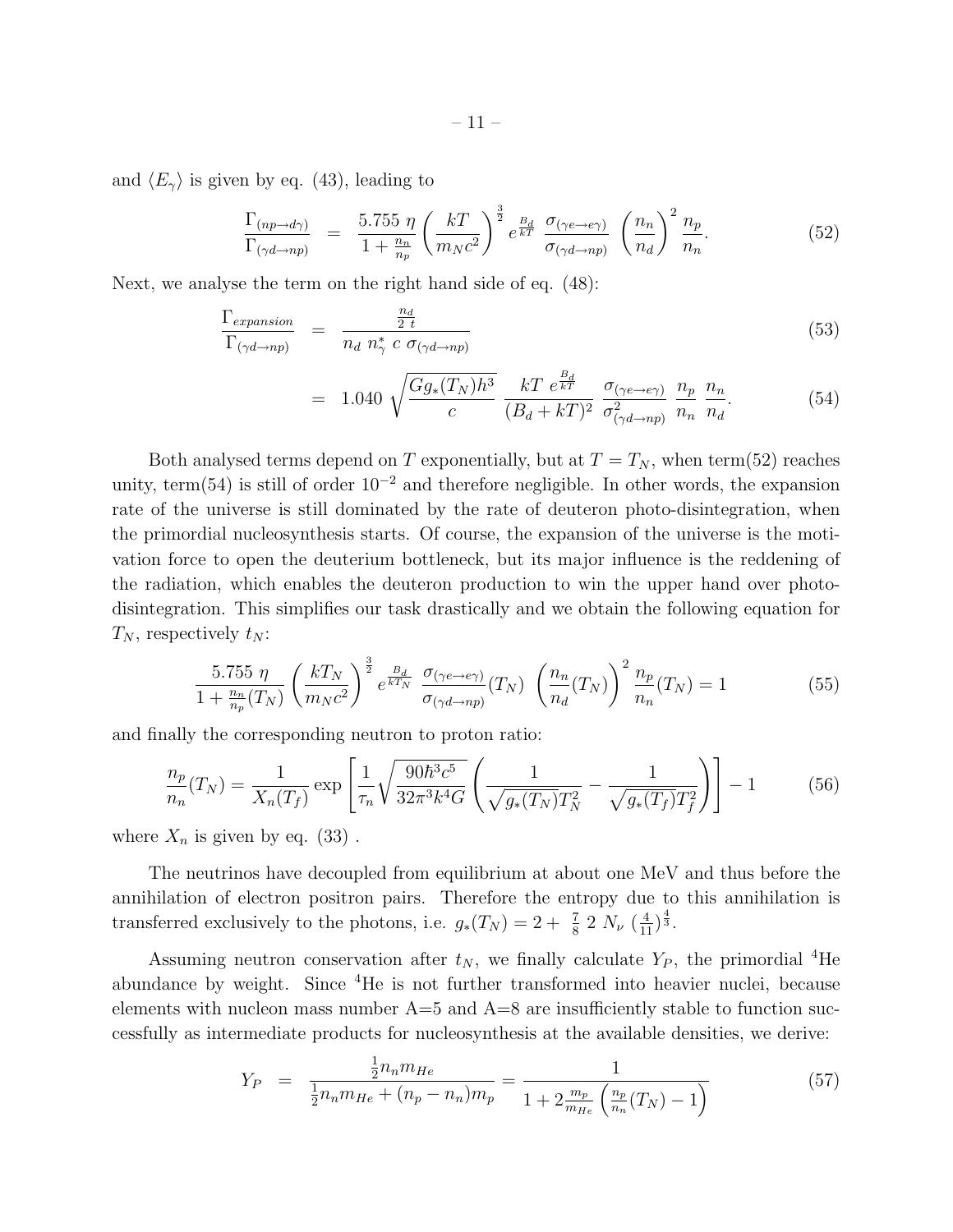where  $m_{He}$  denotes the mass of the helium nucleus and  $\frac{n_p}{n_n}(T_N)$  is given by eq. (56).

This analytic expression for  $Y_P$  reproduces the observation based results and the numerical results (see section results for details), assuming neutron conservation when  $52 - 66\%$ of the neutrons have reached stable states. Therefore eq. (57) provides our basis for finding the dependence of  $Y_P$  and the possible deviation of v from its present value  $v_0$ , in order to finally constrain  $\frac{v}{v_0}$  by recent results on the primordial <sup>4</sup>He abundance.

Expressing all key-parameters of  $Y_P$  by terms of v, we start with the most important one, the deuteron binding energy. Within our narrow range of interest  $\left(\frac{v-v_0}{v_0}\right)$  $\frac{-v_0}{v_0}| < 0.5\%$ ), we determine its dependence on  $v$  by varying the pion mass in different nucleon-nucleonpotential-model calculations, based on (Arenhövel  $\&$  Sanzone 1991), and derive:

$$
B_d(v) \simeq B_d(v_0) \ (A - (A - 1)\sqrt{v/v_0}), \tag{58}
$$

where A is a model dependent constant as follows:

Bonn-A potential (Machleidt et al. 1987):  $A = 2.3$ , Paris potential (Lacombe et al. 1980):  $A = 28.2$ , Argonne V14 potential (Wiringa et al. 1984):  $A = 61.4$ .

For our purpose, we take the mean average  $A = 30.6$ .

As  $B_d$  changes,  $E_\gamma$  and the cross sections  $\sigma_{(\gamma d \to np)}$  and  $\sigma_{(np \to d\gamma)}$  change, accordingly. Furthermore, we have to consider, that the mass of the electron varies proportionally

$$
m_e(v) = m_e(v_0) \frac{v}{v_0},
$$
\n(59)

which enters the Klein-Nishina cross section.

Concerning  $\tau_n$ , the mean lifetime of the free neutron, we use the expression (Gasner & Lesch 2008), based on (Müller et al.  $2004$ ):

$$
\tau_n(v) \simeq \tau_n(v_0) \ (1 - 4.88 \ \frac{v - v_0}{v_0}). \tag{60}
$$

Next, we have to consider the change on  $Q$ , the neutron to proton mass difference, which influences the freeze-out concentration. We separate the electromagnetic contribution (Gasser & Leutwyler 1982) and obtain

$$
Q \simeq (-0.76 + 2.0533317 \frac{v}{v_0}) \,[MeV].\tag{61}
$$

The Fermi coupling constant  $G_F$  is related to v by (Dixit & Sher 1988):

$$
G_F(v) = \frac{1}{v^2 \sqrt{2}} \left[ \frac{1}{GeV^2} \right].
$$
\n(62)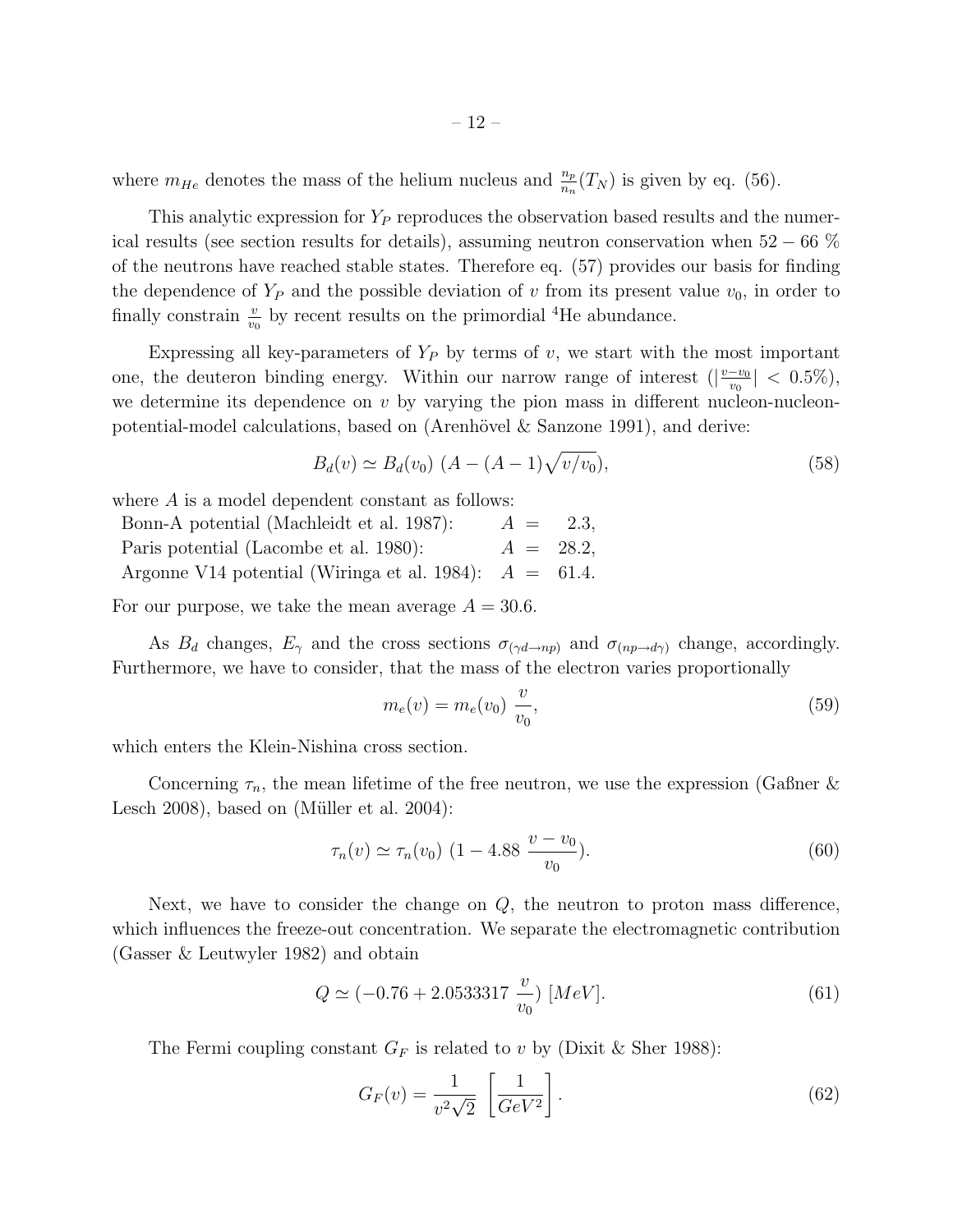Finally, we derive a relation between  $Y_P$  and v, to constrain the permitted variation of the Higgs vacuum expectation value by the primordial <sup>4</sup>He abundance:

$$
\Delta Y_P \simeq -38 \left(\frac{\Delta v}{v}\right)^2 - 2.08 \left(\frac{\Delta v}{v}\right) +
$$
  
+ 0.0410 \left(\frac{N\_{\nu} - 3}{3}\right) + 0.0874 \left(\frac{\Delta G}{G}\right) + 0.0042 \ln\left(\frac{\Delta \eta}{\eta}\right). (63)

Varying each parameter separately (assuming the others fixed), we derive:

$$
\Delta Y_P \approx 0.106 \left(\frac{\Delta B_d}{B_d}\right) + 0.056 \left(\frac{\Delta \tau_n}{\tau_n}\right) - 0.235 \left(\frac{\Delta G_F}{G_F}\right) - 0.352 \left(\frac{\Delta Q}{Q}\right) - 0.006 \left(\frac{\Delta m_e}{m_e}\right) +
$$
  
+ 0.0410  $\left(\frac{\Delta N_\nu}{3}\right) + 0.0874 \left(\frac{\Delta G}{G}\right) - 0.2602 \left(\frac{\Delta \hbar}{\hbar}\right) + 0.0042 \ln \left(\frac{\Delta \eta}{\eta}\right).$  (64)

We briefly note, that using eq. (63), one can also obtain constraints on  $N_{\nu}$ ,  $G$ ,  $\hbar$  and  $\eta$ .

### 3. Results

Constraining the possible time variation of  $v$ , we use observation based results as well as the standard big bang nucleosynthesis code, developed by Wagoner (1973) and Kawano (1992). This standard code still seems adequate for our purpose, although newer nuclear reaction rates have been evaluated (Descouvemont et al. 2004).

The baryon to photon ratio is given by  $\eta = (273.9 \pm 0.3) \Omega_b h^2$  (Steigman 2008), where  $\Omega_b$ is the present ratio of the baryon mass density to the critical density and  $h$  is the present value of the Hubble parameter in units of 100 kms<sup>-1</sup>Mpc<sup>-1</sup>. We take  $\Omega_b h^2 = 2.273 \pm 0.062$ , the 5-year mean value of WMAP (Komatsu et al. 2008), and obtain:

$$
6.049 \cdot 10^{-10} \quad \leq \quad \eta \quad \leq 6.403 \cdot 10^{-10}.
$$

Implementing  $\eta$  and  $\tau_n = 878.5$  s (Serebrov et al. 2005), the numerical code delivers

$$
Y_P = 0.2467 \pm 0.0003
$$

and thus eq.  $(57)$  constrains the possible time variation of v:

$$
\left|\frac{\Delta v}{v}\right| \le 1.5 \cdot 10^{-4}.
$$

Using the observation based results of Izotov et al. (2007) we derive

$$
Y_P = 0.2516 \pm 0.0011 \Rightarrow \left| \frac{\Delta v}{v} \right| \le 5.6 \cdot 10^{-4}.
$$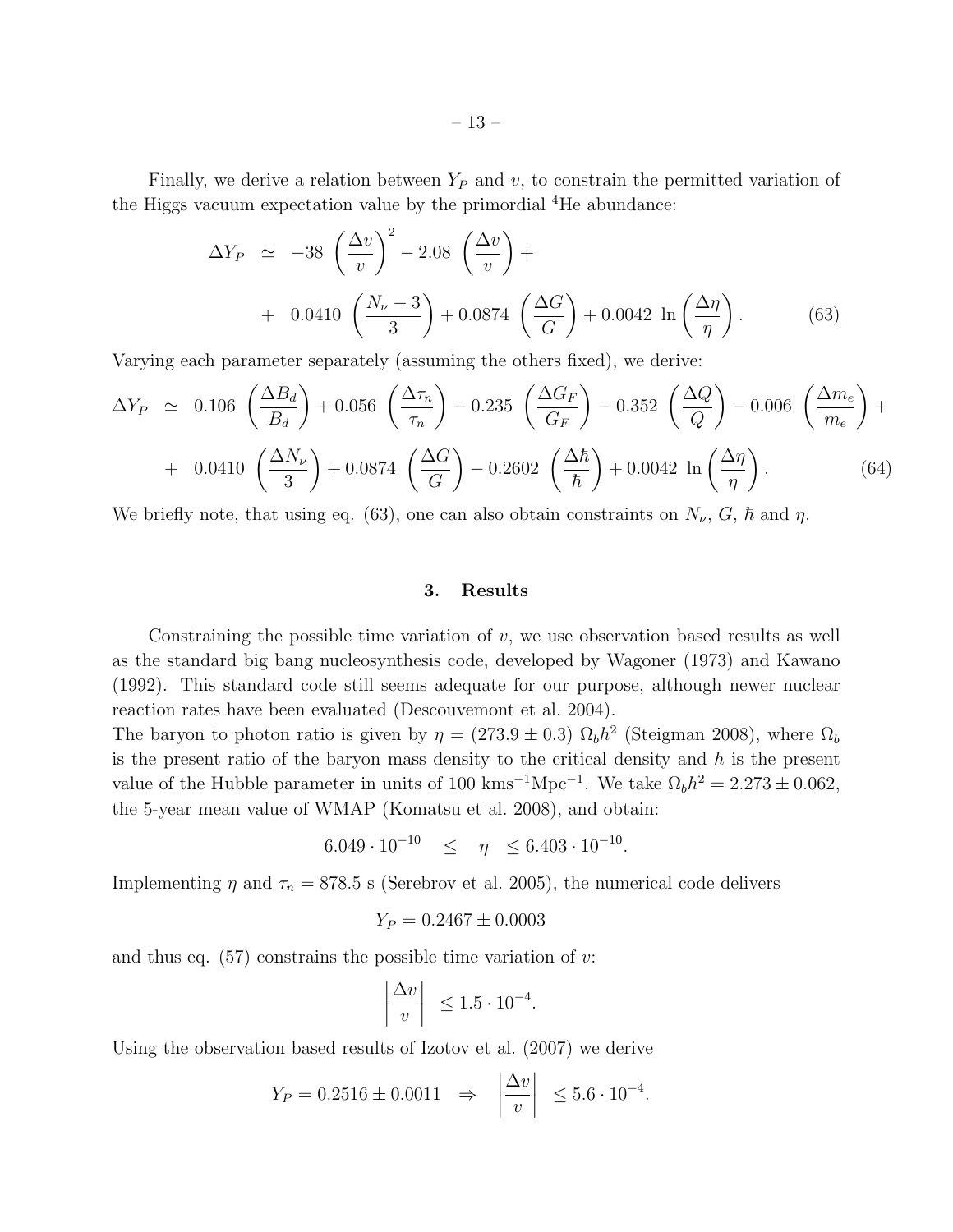and the results of Peimbert et al. (2007) lead to

$$
Y_P = 0.2477 \pm 0.0029 \Rightarrow \left| \frac{\Delta v}{v} \right| \le 1.4 \cdot 10^{-3}.
$$

We avoid the term "observational results" because the cited publications more or less consist of interpretation of observational <sup>4</sup>He abundance plus theoretical input and constraints by the cosmic microwave background. Especially the different interpretation as a result of the deficiently understood systematics lead to incompatible data. For consistency, we only cite data based on recent He I recombination coefficients by Porter et al. (2005, 2007).

We thank D. Tekle and A. Bauer for help on the Kawano code and S. Winitzki and K. Butler for valuable comments on the manuscript.

#### REFERENCES

- Abele, H., Astruc Hoffmann, M., Baeßler, S., Dubbers, D., Glück, F., Müller, U., Nesvizhevsky, V., Reich, J., & Zimmer, O. 2002, Phys. Rev. Lett. 88, 21
- Arenhövel, H., & Sanzone, M. 1991, Photodisintegration of the Deuteron: A Review of Theory and Experiment, Springer-Verlag
- Bethe, H. A., & Longmire, C. 1950, Phys. Rev. 77, 647
- Chamoun, N., Landau, S. J., Mosquera, M. E., & Vucetich, H. 2007, J. Phys. G: Nucl. Part. Phys. 34, 163
- Dent, T., Stern, S., & Wetterich, Ch. 2007, Phys. Rev. D 76, 063513
- Descouvemont, P., Adahchour, A., Angulo, C., Coc, A., & Vangioni-Flam, E. 2004, At. Data Nucl. Data Tables 88, 203
- Dixit, V.V., & Sher, M. 1988, Phys. Rev. D 37, 1097
- Gasser, J., & Leutwyler, H. 1982, Phys. Rep. 87, 77
- Gaßner, J. M., & Lesch, H. 2008, Int. J. Theor. Phys. 47, 438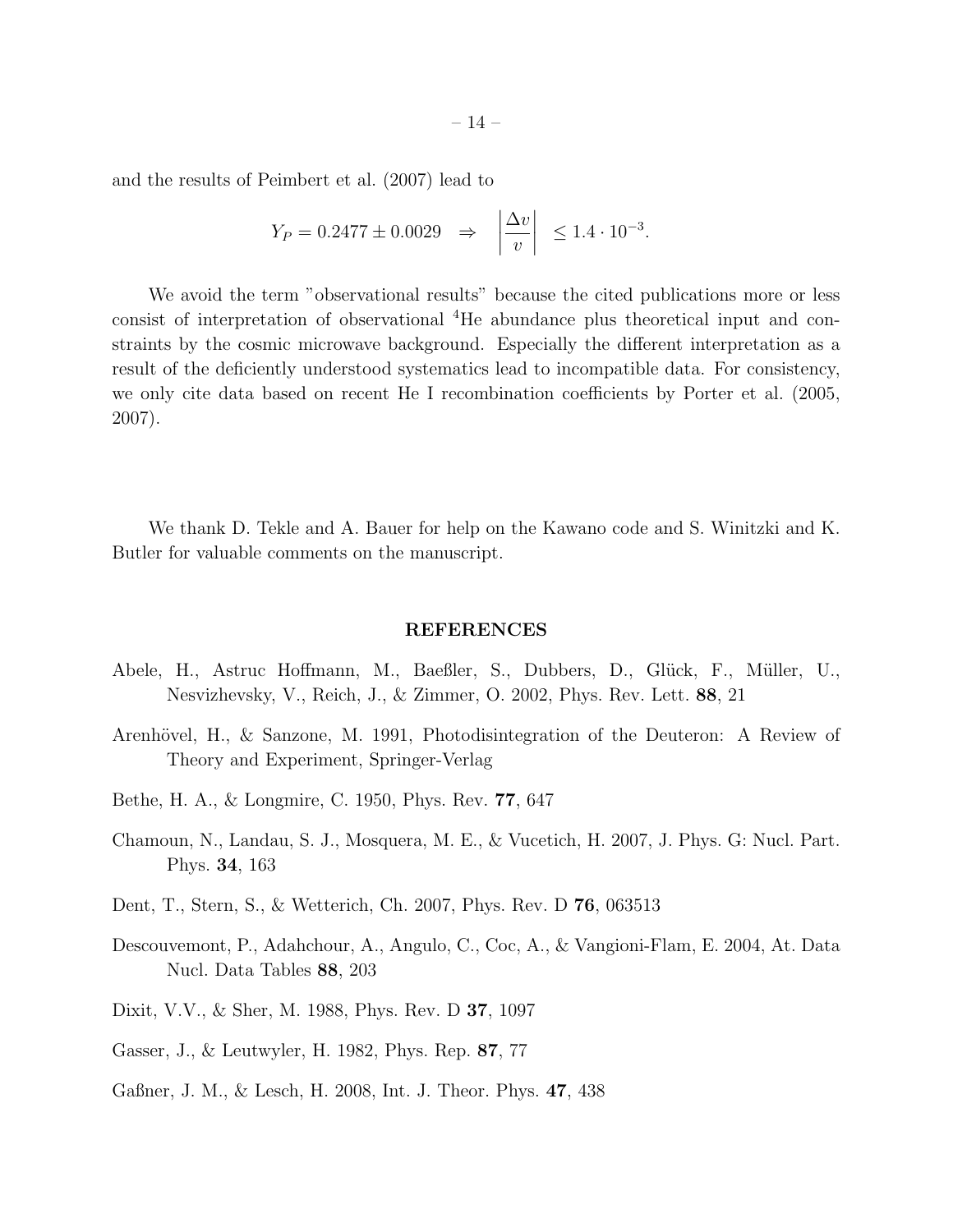- Griffiths, D. 1987. Introduction to elementary particles, Wiley, Canada
- Ichikawa, K., & Kawasaki, M. 2002, Phys. Rev. D 65, 123511
- Izotov, Y. I., Thuan, T. X., & Stasinska, G. 2007, ApJ 662, 15
- Kawano, L. 1992, Fermilab Report No. FERMILAB-PUB-92, 004-A
- Komatsu, E., Dunkley, J., Nolta, M. R., Bennett, C. L., Gold, B., Hinshaw, G., Jarosik, N., Larson, D., Limon, M., Page, L., Spergel, D. N., Halpern, M., Hill, R. S., Kogut, A., Meyer, S. S., Tucker, G. S., Weiland, J. L., Wollack, E., & Wright, E. L. 2008, arXiv:0803.0547v1
- Kujat, J., & Scherrer, R. J. 2000, Phys. Rev. D 62, 023510
- Lacombe, M., Loiseau, B., Richard, J. M., Vinh Mau, R., Côté, J., Pirès, P., & de Tourreil, R. 1980, Phys. Rev. C 21, 861
- Landau, S. J., Mosquera, M. E., & Vucetich, H. 2006, ApJ, 637, 38
- Li, B., & Chu, M.-C. . 2006, Phys. Rev. D 73, 023509
- Machleidt,R., Holinde, K., & Elster, Ch. 1987, Phys. Rep. 149, 1
- Müller, C. M., Schäfer, G., & Wetterich, C. 2004, Phys. Rev. D **70**, 083504
- Mukhanov, V. 2004, Int. J. Theor. Phys. 43, 669
- Peimbert, A., Luridiana, V., & Peimbert, A. 2007, ApJ 666, 636
- Porter, R. L., Bauman, R. P., Ferland, G. J, & MacAdam, K. B. 2005, ApJ, 622, L73
- Porter, R. L., Ferland, G. J., & MacAdam, K. B. 2007, ApJ, 657, 327
- Rybicki, G. B., & Lightman, A. P. 1979, Radiative Processes in Astrophysics, Wiley, Canada
- Scherrer, R. J., & Spergel, D. N. 1993, Phys. Rev. D 47, 4774
- Serebrov, A., Varlamov, V., Kharitonov, A., Fomin, A., Pokotilovski, Yu., Geltenbort, P., Butterworth, J., Krasnoschekova, I., Lasakov, M., Taldaev, R., Vassiljev, A., & Zherebtsov, O. 2005, Phys. Lett. B 605, 72-78
- Steigman, G. 2008, astro-ph/0606206v3
- Uzan, J.P. 2003, Rev. Mod. Phys. 75, 403